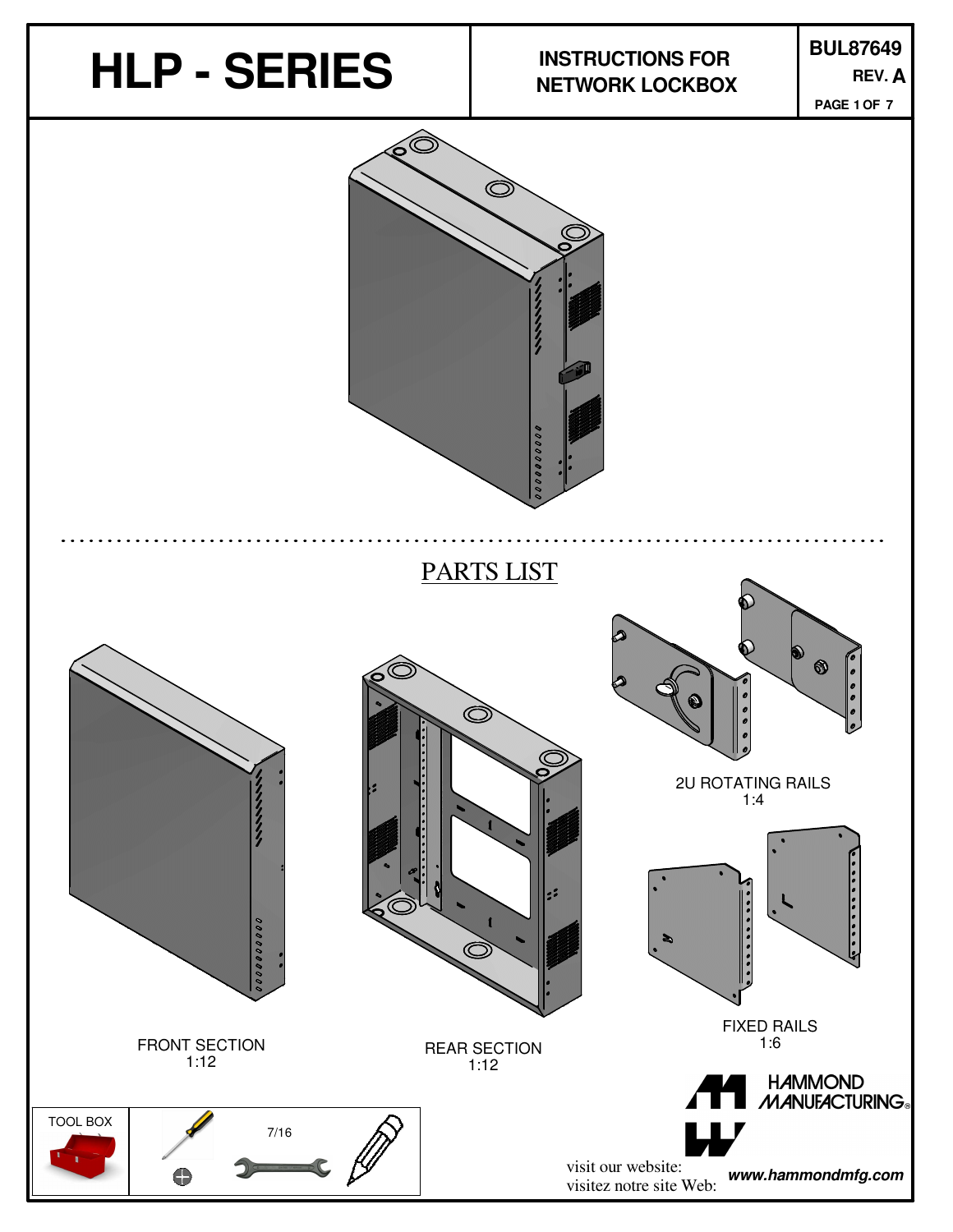# **HLP - SERIES REV.**

**PAGE OF 2 7**

### IMPORTANT SAFETY CAUTIONS

**NOTE**: Read all instructions before installing and using the product.



Installation and assembly must be performed by qualified personnel.



Ensure that the floor/wall structure is able to withstand the weight of the cabinet while fully loaded.



Route all chords and cables away from moving parts and all possible pinch points.



Ensure unit is plumb and level for proper operation.



Always fully mount and secure enclosure or rack system before loading equipment.



Evenly distribute all mounted loads and equipment to ensure stability within the system.



To reduce risk of personal injury and product damage always ensure a a sufficient amount of personnel are present when loading, unloading, and moving the enclosure or rack system.



The following parts are not effectively bonded to the Protective Earth Terminal (PET): Front Section and Door. If any part needs to be bonded to the PET it shall be done in accordance with Article 250 of the National Electric Code.



Suitable for mounting on concrete or other noncombustible surface only.

#### LOADING RACK SYSTEM

**NOTE**: When loading equipment into the enclosure or rack system ensure weight is distributed so that heavier loads are placed towards the bottom of the rack to avoid unstable conditions.

FIXED RAIL LOAD RATING

Maximum Weight Capacity: 200 lb

2U ROTATING RAIL LOAD RATING

Maximum Weight Capacity: 20 lb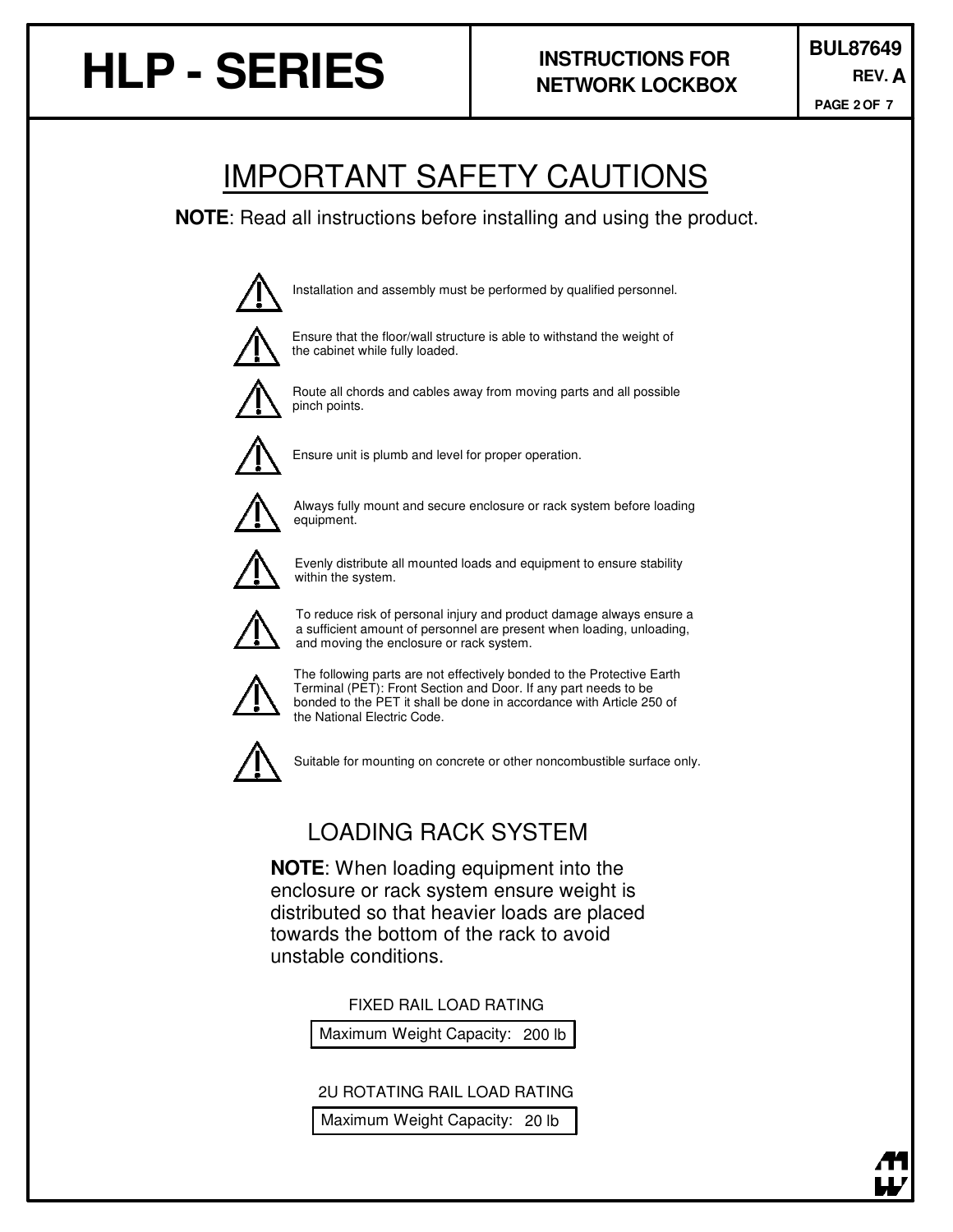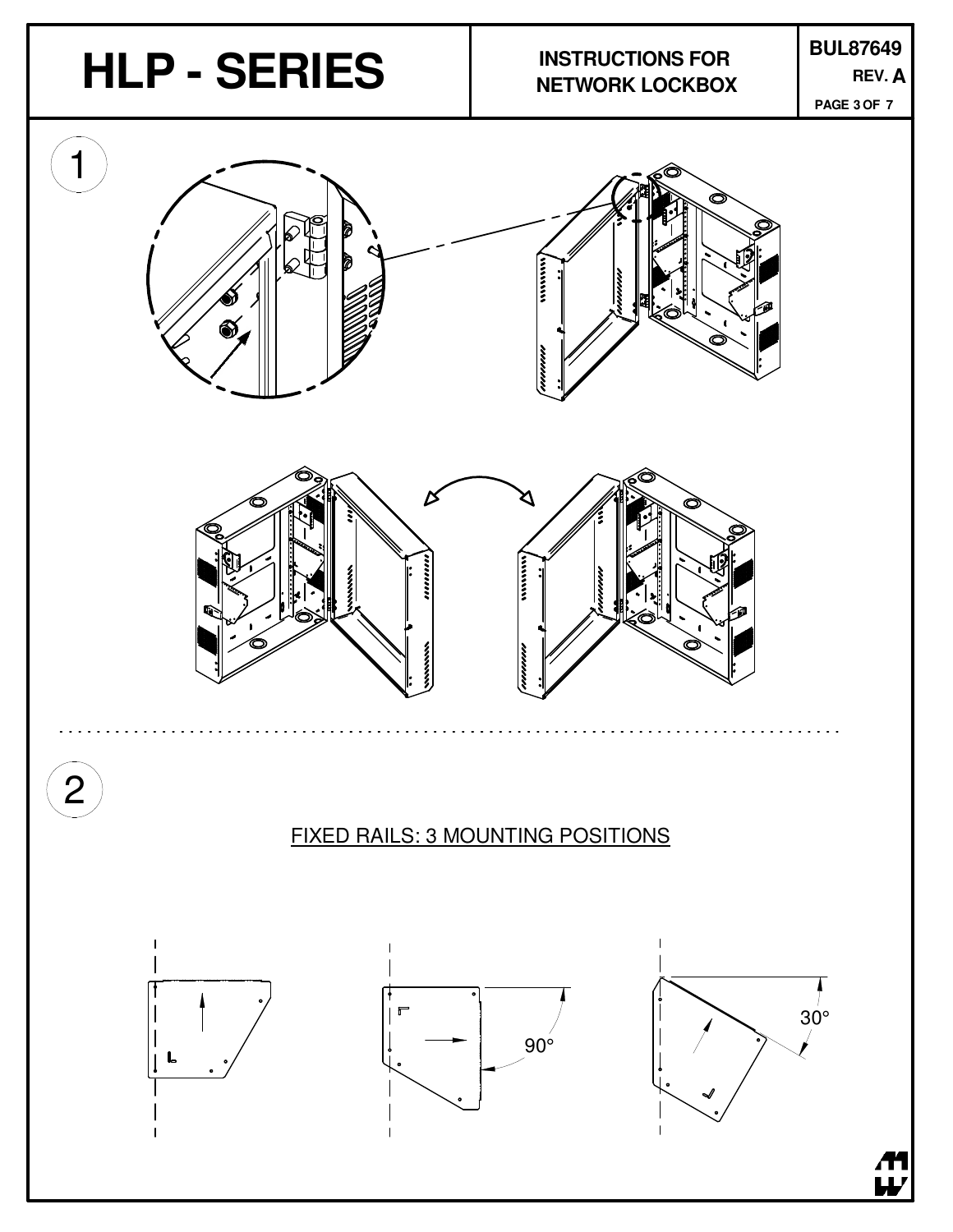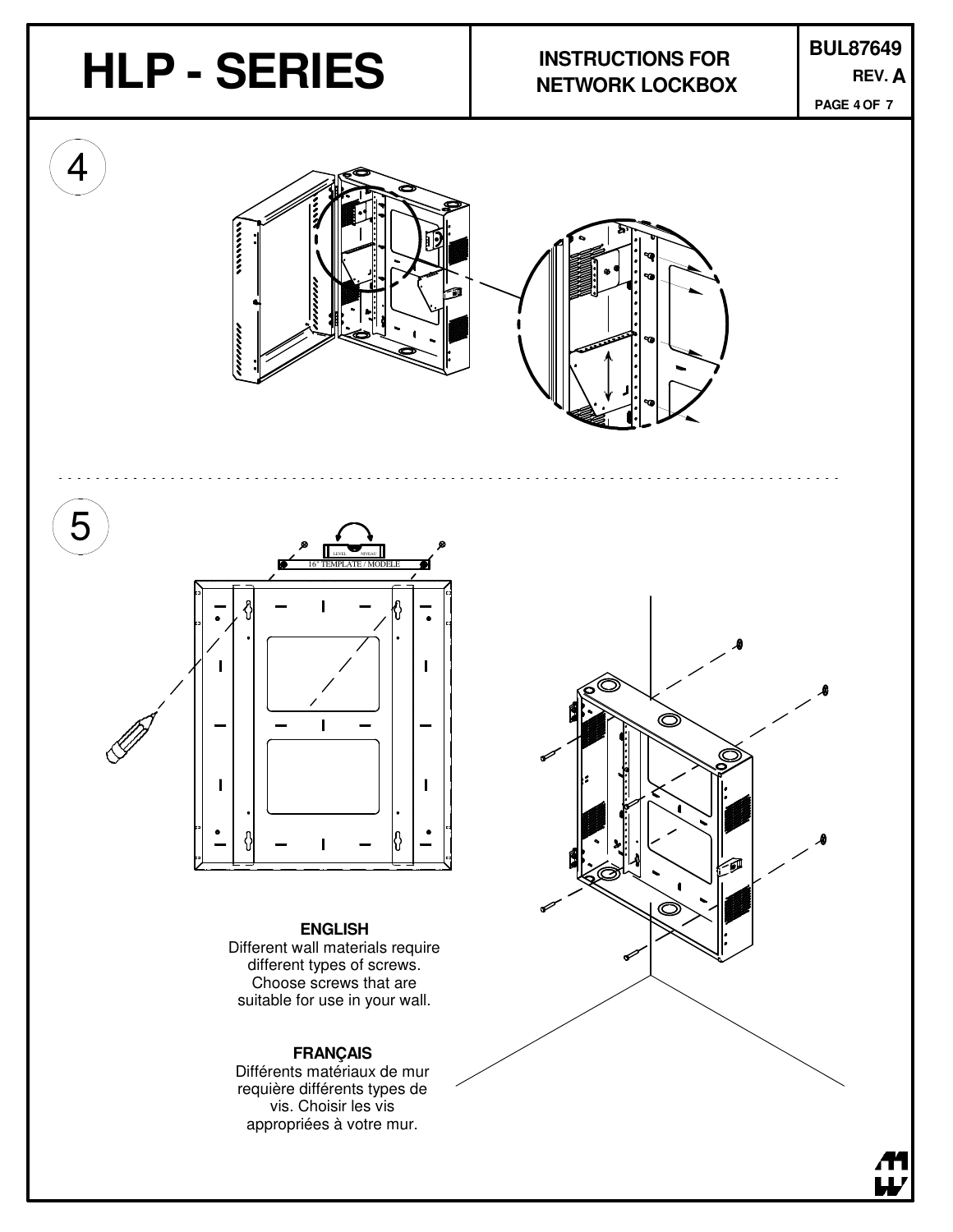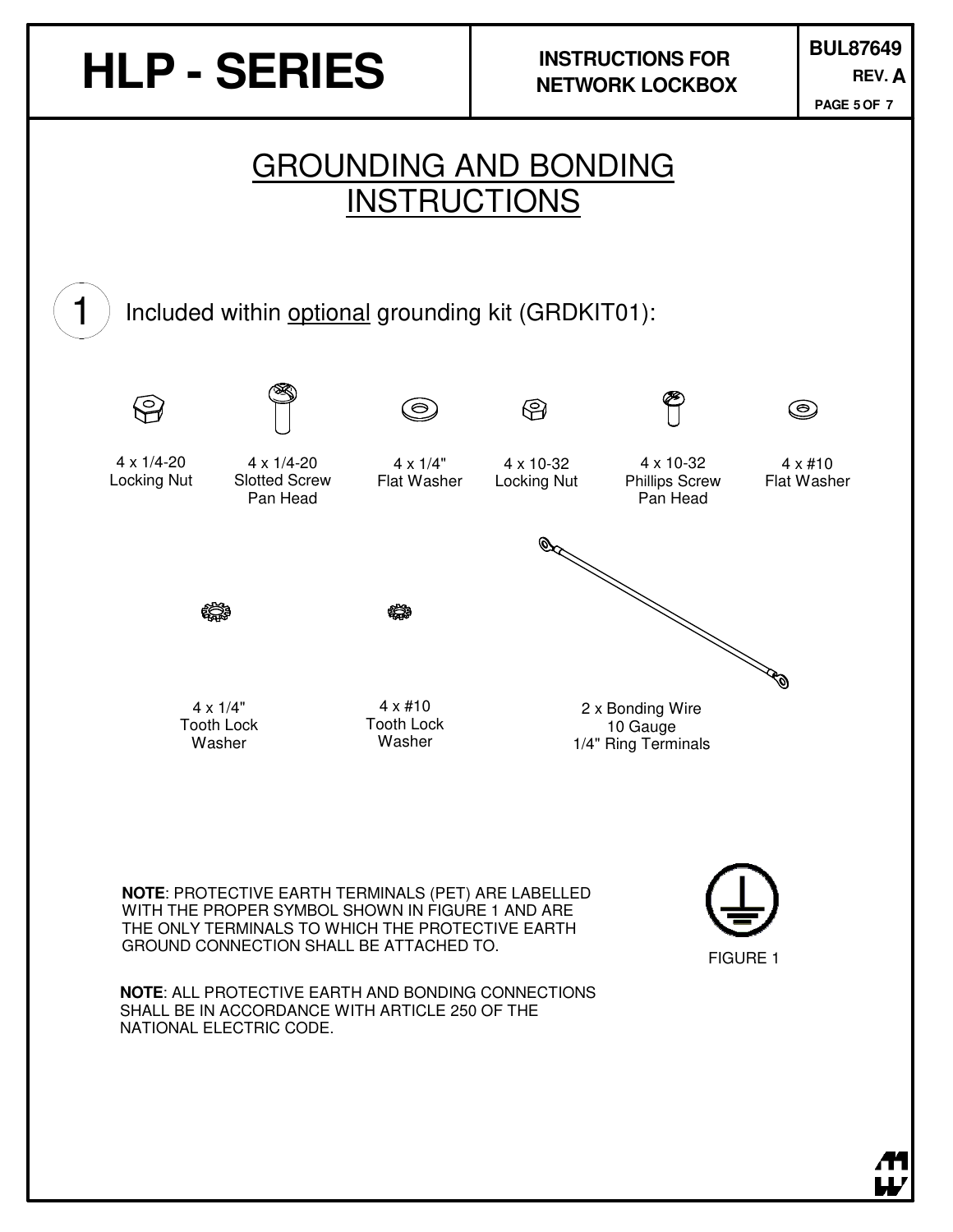